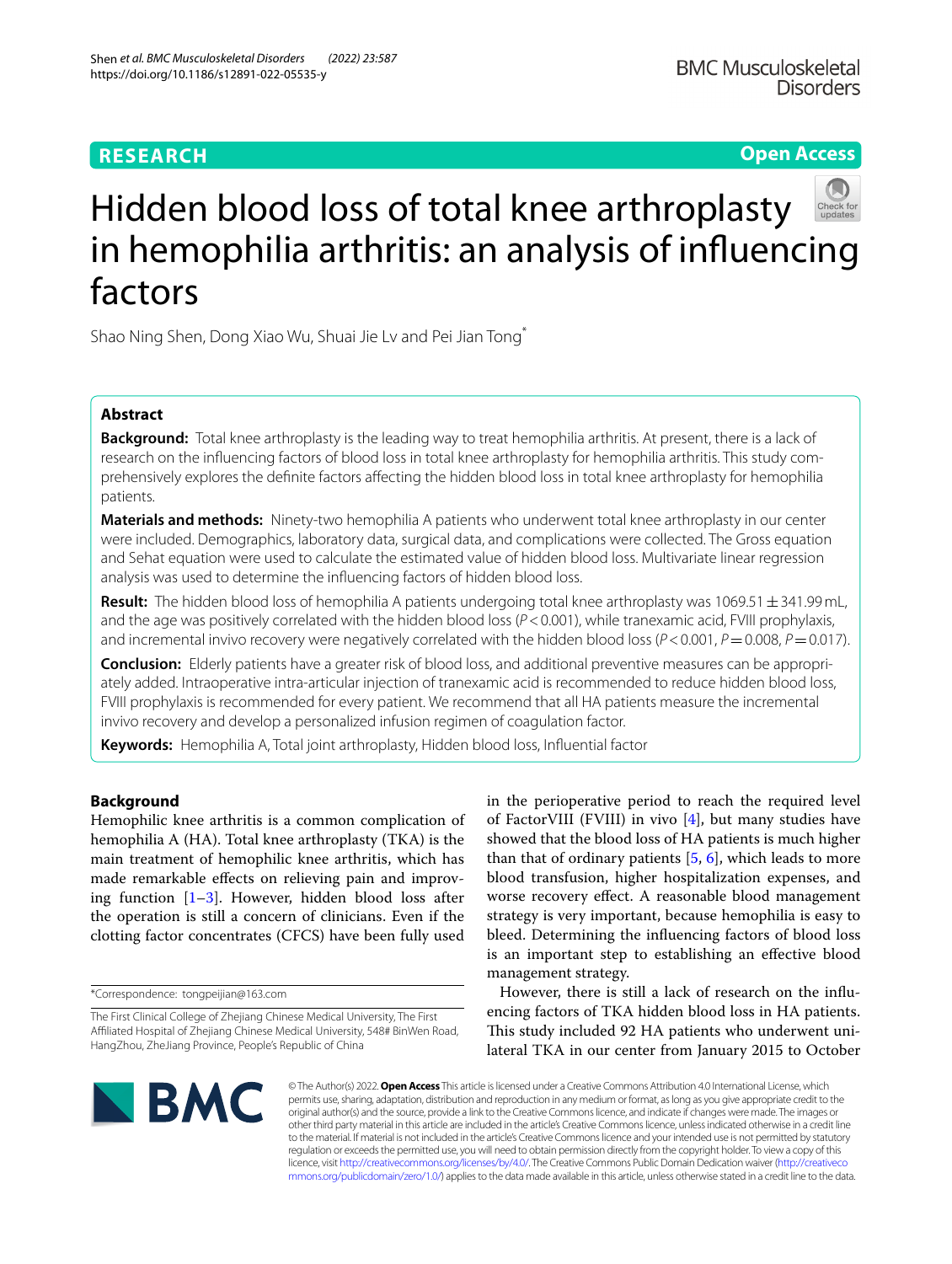2020. Multivariate linear regression was used to explore the infuencing factors of postoperative hidden blood loss, including age, Tranexamic acid (TXA), FVIII prophylaxis, incremental invivo recovery  $(IVR)$  etc. The purpose of this study is to comprehensively explore the exact factors infuencing the hidden blood loss of HA patients undergoing total knee arthroplasty.

# **Data and methods**

# **Ethical review**

The clinical data of HA patients who underwent TKA in the Orthopedic Center of the First Afliated Hospital of Zhejiang Chinese Medicine University from January 2015 to October 2020 were retrospectively collected and analyzed. This study was approved by the Ethics Review Committee of the First Afliated Hospital of Zhejiang Chinese Medicine University and obtained the unique identifcation number of research registration (the research registration number is 2020047). Each patient signed a written informed consent form.

# **Inclusion and exclusion criteria**

The inclusion criteria include:  $\mathbb D$  A clear history of hemophilia A and the knee joint lesions meet the "Improved Arnold-Hilgartner Classifcation of Joint Lesions" Class IV diagnostic criteria [\[7\]](#page-6-5). ② One-stage unilateral total knee arthroplasty was performed in the Orthopedic Center of the First Afliated Hospital of Zhejiang Chinese Medicine University.

Exclusion criteria include ① Lack of information including demographics, Laboratory data, surgical data. ② With Other diseases including Acquired Immune Deficiency Syndrome (AIDS), tumor. 3 Joint infection after surgery.  $\textcircled{4}$  The positive inhibitors and/or Classical IVR of FVIII is less than 66%.

A total of 114 TKAs were performed during the study period. Ninety-two TKAs were performed in 83 patients who were enrolled after applying the inclusion and exclusion criteria. Two cases with no surgical data, three cases with AIDS, one case with rectal tumors,two cases with Joint infection after surgery, fourteen cases whose Classical IVR of FVIII is less than 66% were excluded.

# **Operation method**

All the operations were performed by the same team in our center, and all patients were given general anesthesia and a tourniquet for the whole process. We adopted standardized methods: the median knee approach, with the incision length ranging from 10cm to 15cm, opened the patella, separated the soft tissue layer by layer, opened the joint cavity, exposed the femoral end and tibial plateau, performed tibia and femur osteotomy sequentially, and deployed the prosthesis sample to determine the suitable prosthesis model. All the prosthesis were Posterior stabilized prosthesis (Zimmer Inc. Warsaw, IN, USA). And then fxed with bone cement. At our center, TXA was not used in all HA patients undergoing TKA between January 2015 and February 2018. We speculated that tranexamic acid would benefit HA patients. Therefore, TXA was used in all HA patients undergoing TKA from March 2018 to October 2020. It can be divided into two groups according to whether TXA was injected into the joint cavity during the operation. Before the tourniquet was released, TXA solution consisting of 1gTXA and 50ml normal saline was injected into the joint cavity in the user group, and then the joint cavity was closed. Without TXA, the joint cavity was closed directly. No drainage tube was placed in all patients during the operation.

# **Perioperative management**

After admission, the level of FVIII was measured for the patients, then 2500 international units (IU) of CFCS (Bayer HealthCare LLC. Leverkusen, Germany). was injected into the patients experimentally, and 2500 IU was divided by the bodyweight to obtain the infusion dose per kilogram of body weight (iu $\text{kg}^{-1}$ ). Re-measure the level of coagulation factors in patients at 1 hour, 2 hours, and 8 hours after injection to obtain the peak level and valley level of coagulation factors, Calculating the Classical IVR according to the formula: Classical IVR  $[8]$  $[8]$  = [the increase of actual coagulation factor (%or iu·dl−<sup>1</sup> /the increase of expected coagulation factor (%or iu·dl<sup>-1</sup>) × 100%. The expected increase of coagulation factor (% or iu·dl<sup>-1</sup>) = infusion dose per kilogram of body weight  $(iu \cdot kg^{-1}) \times 2$   $(iu \cdot dl^{-1}/iu \cdot kg^{-1})$ . The Classical IVR was used as the basis of perioperative infusion dose of coagulation factors. According to the Expert Consensus on Perioperative Management of Hemophilia Orthopaedic Surgery in China [\[9](#page-6-7)] and Management Guide for Hemophilia [[4\]](#page-6-2), the FVIII level should be kept at 80–100% on the operation day, 60–80% on 1–3 days after the operation, 40–60% on 4–6 days after the operation and 30–50% on 7–14 days after the operation. All patients had no autologous blood transfusion. If the patient has  $HB < 70 g/L$  or  $HCT < 25\%$ , it is considered as an indication that allogeneic blood transfusion is needed [[10\]](#page-6-8).

Patients had routine preoperative X-ray flms of the anteroposterior and lateral position of the knee joint and full-length standing position of lower limbs, and Arnold-Higartner arthrosis classifcation was performed by the same professional radiologist [\[11](#page-6-9)]. Assess the patients according to the standard to determine the indications of total knee arthroplasty.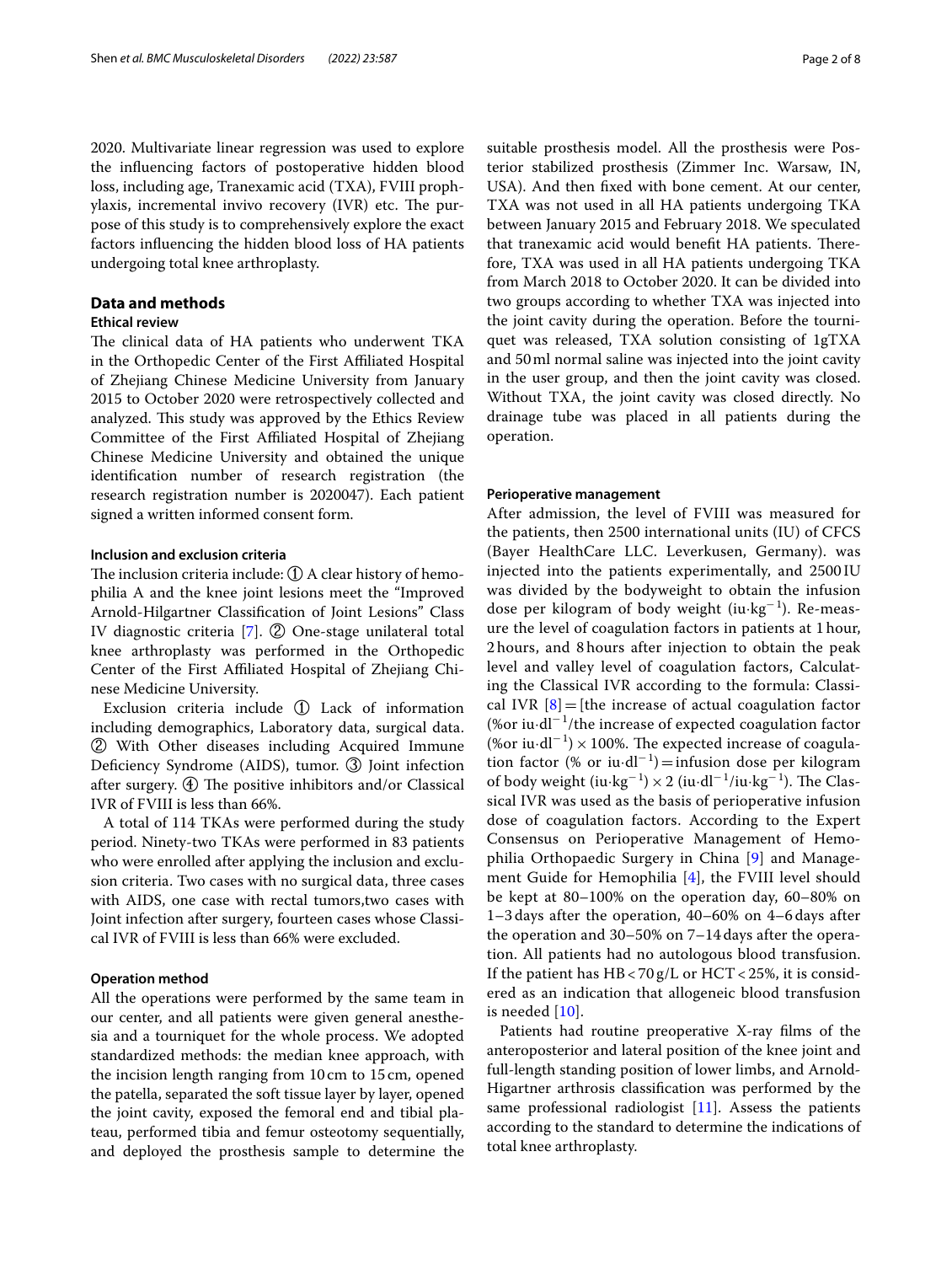Cephalosporins antibiotics were routinely used to prevent infection 1day before operation and 3days after operation. On the frst day after the operation, ice packs were applied around the knee joint for 24hours to reduce postoperative bleeding. Considered for the particularity of hemophilia patients, we use intermittent lower limb pneumatic pumps to prevent Venous thromboembolism (VTE) of lower limbs instead of anticoagulants. From the second day after the operation, the same rehabilitation team in the center will perform postoperative rehabilitation training for patients, including passive and active knee joint movements, plantar fexion and extension movements, getting out of bed, and walking with walking auxiliary equipment.

# **Data collection**

From January 2015 to October 2020, 92 cases were included in the study. The recorded data included: sex, age, height, weight, preoperative Hematocrit (HCT), preoperative hemoglobin (HB), postoperative HCT, postoperative HB, FVIII peak level, FVIII valley level, TXA, FVIII prophylaxis, operation duration, intraoperative bleeding, blood transfusion.

# **Quantitative and variable calculation methods**

Sex, height, age, weight, HCT, HB, operation time, and FVIII peak level on the operation day were obtained directly from the medical records, in which the data of HCT and HB before operation were taken within 2days before the operation, and those after the operation were taken at around 7 o'clock in the morning.

The preoperative BMI was calculated,  $BMI = weight$  $(kg)/\,$ height $(m)^2$ .

The level of FVIII valley is the level of FVIII measured after admission, and the peak level of FVIII is the level measured 1hour after experimental infusion of FVIII. The Classical IVR is calculated according to the above formula, and the incremental IVR  $(\text{I} \cup \text{DL}^{-1})$ IU·kg<sup>−</sup><sup>1</sup> )=[FVIII peak level (% or IU·DL<sup>−</sup><sup>1</sup> -baseline FVIII level (% or IU·DL<sup>-1</sup>)]/[infusion dose (IU·kg<sup>-1</sup>)].

There are multiple time measurement points for postoperative HCT. Compare the HCT values of multiple time measurement points, take the lowest value as postoperative HCT, and use the Gross equation formula perfected by Gross. J B to calculate [[12\]](#page-6-10). Gross equation specifc calculation method: total blood  $loss = preoperative blood volume (PBV) \times (preoperative$ HCT- postoperative HCT)/ (preoperative HCT+ postoperative HCT)  $\times$  2. PBV = kl  $\times$  height(m)<sup> $\text{A}$ </sup> + k2  $\times$  weig ht (kg) + k3.(male kl = 0.3669, k2 = 0.03219, k3 = 0.6041; Female kl =  $0.3561$ , k2 =  $0.03308$ , k3 =  $0.1833$ ). According

to Sehat equation [\[13](#page-6-11)], Subtract the intraoperative blood loss from the total blood loss to get the hidden blood loss.

According to the operation records, the usage of TXA was obtained, including ① intra-articular infusion of 1gTXA + 50 ml normal saline; 2 TXA is not used.

According to medical records or telephone follow-up, the FVIII prophylaxis of FVIII was obtained, including ① irregular FVIII prophylaxis of FVIII in the past year; ② In recent one year, there was a low dose regimen for prevention and treatment: 10 IU/kg per dose, which was given to hemophilia A patients twice times a week; ③ In recent one year, there was a middle dose regimen for prevention and treatment:  $15 \sim 30$  IU/kg per dose, which was given to hemophilia A patients three times a week; ④ In recent one year, there were high-dose FVIII prophylaxis s: 25~40IU/kg per dose, which was given to hemophilia A patients three times a week.

According to the medical records, Infection with hepatitis B virus (HBV) was obtained, including ① No Infection with HBV; ② Infection with HBV.

# **Multivariate linear regression analysis**

Describe the statistical results, in which the continuous variables are shown as means±standard deviation; Classifcation is shown as a percentage. Continuity variables can be directly used as dependent variables of multifactor linear regression analysis, and classifed variables are assigned by numerical values: see Table [1](#page-3-0) for specifc treatment of variables. There are 19 factors as independent variables, Multi-factor linear regression analysis was carried out with the hidden blood loss after the operation as the dependent variable.

# **Results**

### **General information**

Summarize all data, and distinguish them according to quantitative or qualitative data, in which the quantitative data are shown as means±standard deviation; See Table [2](#page-3-1) for details. Qualitative information is shown in percentage; See Table [3](#page-3-2) for details.

# **Multi‑factor linear regression factor screening**

According to the professional knowledge, we analyzed the independence of each variable and preliminarily screened out eight variables: BMI, age, incremental IVR, operation duration, TXA, HBV, FVIII prophylaxis, and FVIII peak level on the operation day. Single-factor linear regression was conducted for the above variables, and the results are shown in Table [4.](#page-4-0)

The variables with *P* values less than 0.05 were included in the multivariate linear regression analysis. There were four variables: age, incremental IVR, TXA, and FVIII prophylaxis.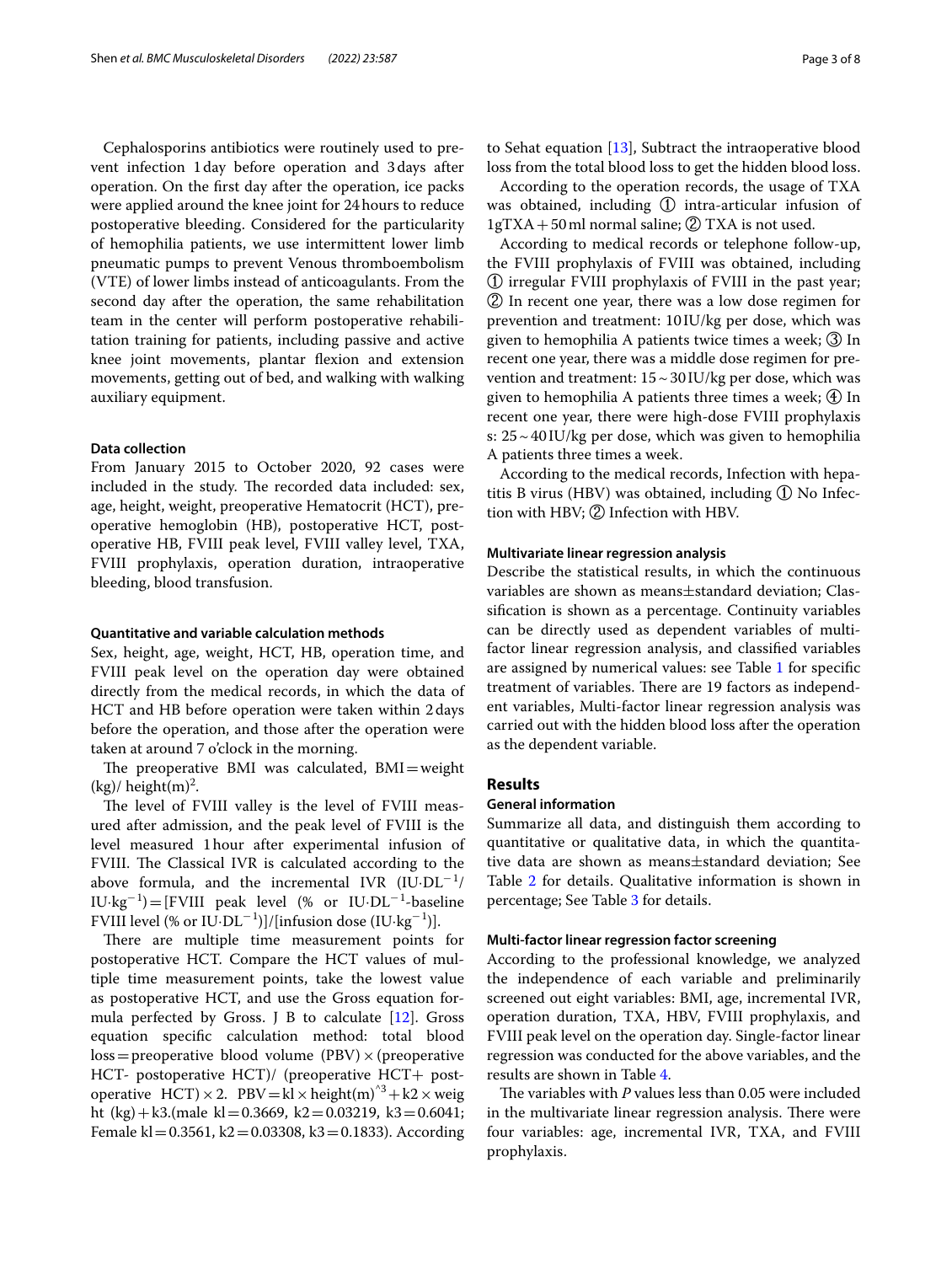| Page 4 of 8 |  |  |
|-------------|--|--|
|             |  |  |

| Variable       | Name                                              | Definition and assignment                                                                       |
|----------------|---------------------------------------------------|-------------------------------------------------------------------------------------------------|
| Y1             | Total blood loss                                  | ml                                                                                              |
| Y2             | Intraoperative blood loss                         | ml                                                                                              |
| Y3             | Hidden blood loss                                 | ml                                                                                              |
| X1             | <b>BMI</b>                                        | kg/m <sup>2</sup>                                                                               |
| X <sub>2</sub> | Age                                               | year                                                                                            |
| X3             | Sex                                               | $0 =$ male; $1 =$ female                                                                        |
| X4             | Total blood volume                                | ml                                                                                              |
| X <sub>5</sub> | <b>TXA</b>                                        | $0 = no$ TXA; $1 = TXA$                                                                         |
| X6             | Regular FVIII prophylaxis                         | $0 =$ untreated; $1 =$ low dose regimen;<br>$2 =$ medium dose regimen; $3 =$ high-dose regimen; |
| X7             | <b>HBV</b>                                        | $0 = no$ HBV; $1 = HBV$                                                                         |
| X8             | Preoperative HB                                   | q/L                                                                                             |
| X9             | Postoperative HB                                  | q/L                                                                                             |
| X10            | Preoperative HCT                                  | $\%$                                                                                            |
| X11            | Postoperative HCT                                 | $\frac{0}{0}$                                                                                   |
| X12            | FVIII peak level                                  | % or $IU$ -d $L^{-1}$                                                                           |
| X13            | FVIII valley level                                | % or $IU$ -d $L^{-1}$                                                                           |
| X14            | Classical IVR                                     | $\frac{0}{0}$                                                                                   |
| X15            | Incremental IVR                                   | $IU\cdot dL^{-1}/IU\cdot kq^{-1}$                                                               |
| X16            | Peak level of FVIII in operation day              | % or $IU$ -d $L^{-1}$                                                                           |
| X17            | Operation duration                                | mins                                                                                            |
| X18            | Transfuse blood                                   | $0 =$ no blood transfusion; $1 =$ blood transfusion                                             |
| X19            | Transfusion quantity of suspended red blood cells | U                                                                                               |

<span id="page-3-0"></span>**Table 1** Definition and assignment method of related factors affecting blood loss

<span id="page-3-1"></span>**Table 2** Quantitative data (mean±standard deviation)

<span id="page-3-2"></span>**Table 3** Qualitative data

| Variable       | Name                                        | <b>Mean standard deviation</b> |
|----------------|---------------------------------------------|--------------------------------|
| Y1             | Total blood loss                            | 1221.79 ± 349.89               |
| Y <sub>2</sub> | Intraoperative blood loss                   | $152.33 \pm 67.65$             |
| Y3             | Hidden blood loss                           | $1069.51 \pm 341.99$           |
| X1             | <b>BMI</b>                                  | $20.00 \pm 2.11$               |
| X <sub>2</sub> | Age                                         | $38.72 + 8.74$                 |
| X4             | Total blood volume                          | $4342.88 + 282.75$             |
| X8             | Preoperative HB                             | $142.92 \pm 13.02$             |
| X9             | Preoperative HB                             | $107.85 \pm 12.86$             |
| X10            | Preoperative HCT                            | $42.30 \pm 3.94$               |
| X11            | Postoperative HCT                           | $31.92 + 3.85$                 |
| X12            | FVIII peak level                            | $118.18 + 9.22$                |
| X13            | FVIII valley level                          | $0.90 \pm 1.06$                |
| X14            | Classical IVR                               | $138.37 + 16.00$               |
| X15            | Incremental IVR                             | $2.75 + 0.32$                  |
| X16            | Peak level of FVIII in the<br>operation day | $96.70 \pm 9.07$               |
| X17            | Operation duration                          | $125.53 \pm 27.33$             |
| X18            | FVIII dose                                  | $43.06 \pm 4.17$               |
| X19            | Blood transfusion quantity                  | $0.565 \pm 1.369$              |

| Variable | Name                   | Classify                | Quantity | Proportion |
|----------|------------------------|-------------------------|----------|------------|
| X3       | Sex                    | man                     | 92       | 100.0%     |
|          |                        | woman                   | 0        | 0.0%       |
| X5       | <b>TXA</b>             | No TXA                  | 46       | 50.0%      |
|          |                        | With TXA                | 46       | 50.0%      |
| X6       | FVIII prophylaxis      | No FVIII<br>prophylaxis | 57       | 62.0%      |
|          |                        | Low dose<br>regimen     | 35       | 38.0%      |
|          | Medium dose<br>regimen | $\Omega$                | 0.0%     |            |
|          |                        | High dose<br>regimen    | 0        | 0.0%       |
| X7       | <b>HBV</b>             | No HBV                  | 43       | 46.7%      |
|          |                        | <b>HBV</b>              | 49       | 53.3%      |
| X18      | Blood transfusion      | No blood<br>transfusion | 77       | 83.7%      |
|          |                        | blood transfusion       | 15       | 16.3%      |

# **Results of multi‑factor linear regression analysis**

In this study, multivariate linear regression was used to predict hidden blood loss according to TXA, age,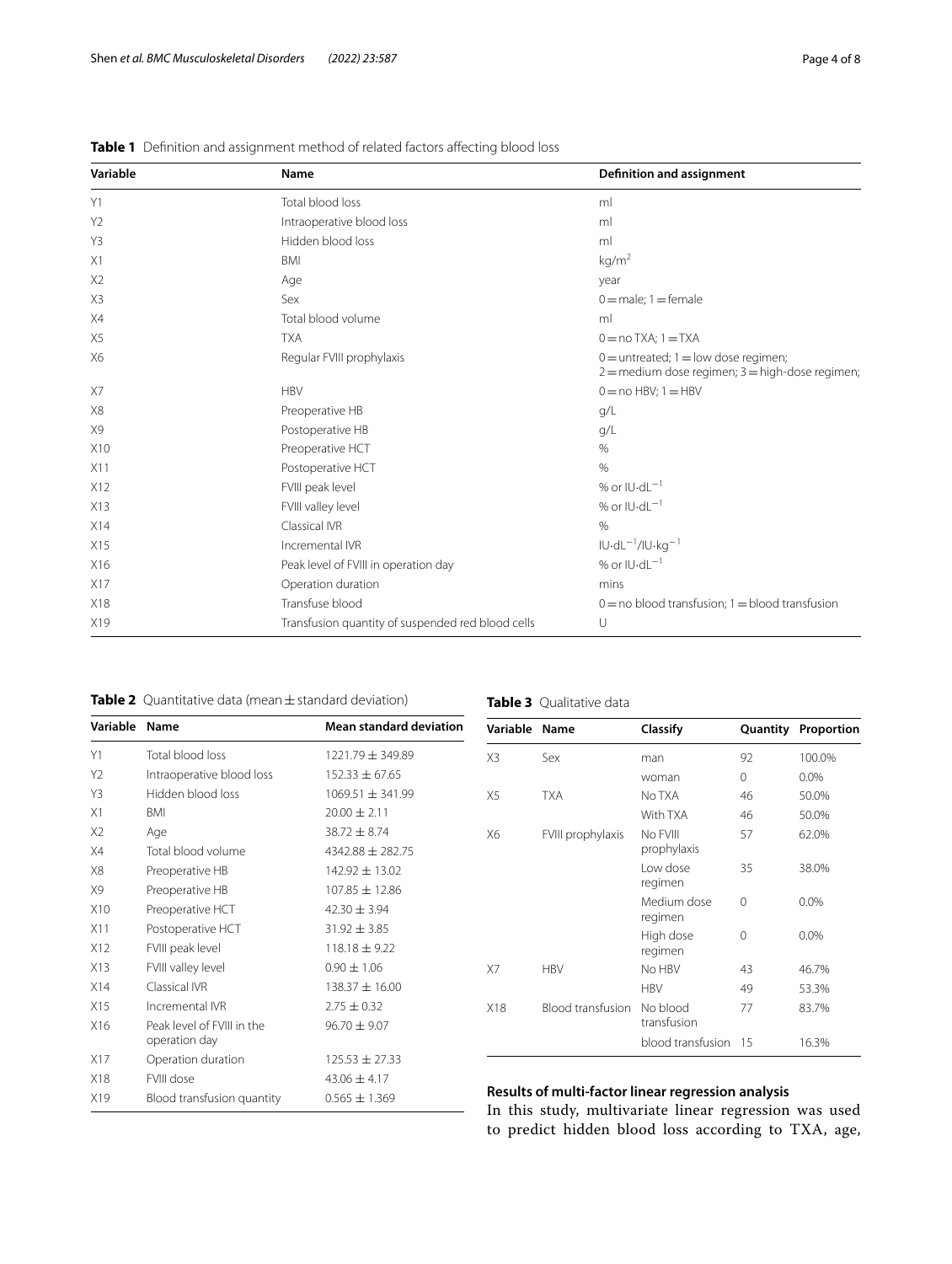| Variable                                | <b>B</b> value | <b>B</b> standard error | <b>B</b> standardized value | <b>T</b> value | P value |
|-----------------------------------------|----------------|-------------------------|-----------------------------|----------------|---------|
| age                                     | 18.520         | 3.631                   | 0.474                       | 5.100          | < 0.001 |
| BMI                                     | 30.536         | 16.753                  | 0.189                       | 1.822          | 0.072   |
| incremental IVR                         | $-235.722$     | 110.481                 | $-0.219$                    | $-2.134$       | 0.036   |
| TXA intervention <sup>a</sup>           | $-505.152$     | 48.023                  | $-0.743$                    | $-10.519$      | < 0.001 |
| FVIII prophylaxisb                      | $-310.673$     | 66.189                  | $-0.443$                    | $-4.694$       | < 0.001 |
| HBV <sup>c</sup>                        | 18.905         | 71.830                  | 0.028                       | 0.263          | 0.793   |
| Operation duration                      | 0.574          | 1.645                   | 0.037                       | $-0.349$       | 0.728   |
| Peak level of FVIII in operation<br>day | $-2.038$       | 3.967                   | $-0.054$                    | $-0.514$       | 0.609   |

<span id="page-4-0"></span>**Table 4** Single factor linear regression result table

<sup>a</sup> Without TXA as control

<sup>b</sup> Without FVIII prophylaxis as control

<sup>c</sup> Without HBV as control

incremental IVR, and FVIII prophylaxis. It is judged that there is a linear relationship between independent variables and dependent variables by drawing partial regression scatter plots and scatter plots of studentbased residual and predicted values. It has been verifed that the research observations are independent of each other (Durbin-Watson test value is 1.665); By drawing the scatter diagram between the student residual and the non-standardized predicted value, it is proved that the variance of the residual is equal. The regression tolerance is greater than 0.1, and there is no multicollinearity. In the abnormal value test, there is no observed value with student deletion residual greater than three times the standard deviation, the data leverage value is less than 0.2, and there is no value with Cook distance greater than 1. P-P diagram indicates that the residual is an approximately normal distribution. The regression model is statistically signifcant, F=41.469, *P* < 0.001, and adjusted  $R^2$  = 0.640. The influence of the four independent variables included in the model on the hidden blood loss was statistically signifcant (*P* < 0.05), and the specific results are shown in Table [5.](#page-4-1) The regression model is  $Y=1426.303+8.884X_2-395.806X_5-$ 130.529 $X_6$ –164.983 $X_{15}$ . (Y: hidden blood loss,  $X_2$ : age,  $X_5$ : TXA,  $X_6$ : FVIII prophylaxis,  $X_{15}$ : incremental IVR).

# **Discussion**

This study only includes males, because that hemophilia is commonly affecting male. Therefore, we were unable to analyze the efect of sex on hidden blood loss. Zhai et al. [\[14](#page-6-12)] compared blood loss in HA patients with osteoarthritis patients, and showed that the total and hidden blood loss in HA group were signifcant higher than those in the osteoarthritis group, while there was no signifcant diference in visible blood loss. In our study, the total blood loss in HA patients was  $1221.79 \pm 349.89$  mL, while the hidden blood loss was  $1069.51 \pm 341.99$  mL. Hidden blood loss is the main cause of blood loss, so from this perspective, hidden blood loss is the focus of HA blood management. Multivariate linear regression showed that TXA, FVIII prophylaxis, age and incremental IVR were related to hidden blood loss. However, the length of operation, the peak level of FVIII during operation, HBV, and BMI did not show any correlation.

Many research  $[15-17]$  $[15-17]$  $[15-17]$  showed that TXA in TKA can efectively reduce blood loss, and the research of Huang [[18\]](#page-7-1) showed that TXA in TKA can also make a great hemostatic efect for HA patients. In our study, patients injected with 1gTXA before the closure of the joint cavity will reduce the hidden blood loss (b = −395.806). TXA is a synthetic derivative of amino acid lysine. It inhibits

<span id="page-4-1"></span>**Table 5** Results of multivariate regression analysis

| Variable                       | <b>B</b> value | <b>B</b> standard error | <b>B</b> standardized value | T value  | P value |
|--------------------------------|----------------|-------------------------|-----------------------------|----------|---------|
| intercept                      | 1426.303       | 226.473                 | -                           | 6.298    | < 0.001 |
| TXA intervention <sup>a</sup>  | $-395.806$     | 49.281                  | $-0.582$                    | $-8.032$ | < 0.001 |
| FVIII prophylaxis <sup>b</sup> | $-130.529$     | 47.720                  | $-0.186$                    | $-2.735$ | 0.008   |
| age                            | 8.884          | 2.648                   | 0.227                       | 3.354    | < 0.001 |
| incremental IVR                | $-164.983$     | 68.014                  | $-0.154$                    | $-2.426$ | 0.017   |

<sup>a</sup> without TXA as control

<sup>b</sup> without FVIII prophylaxis as control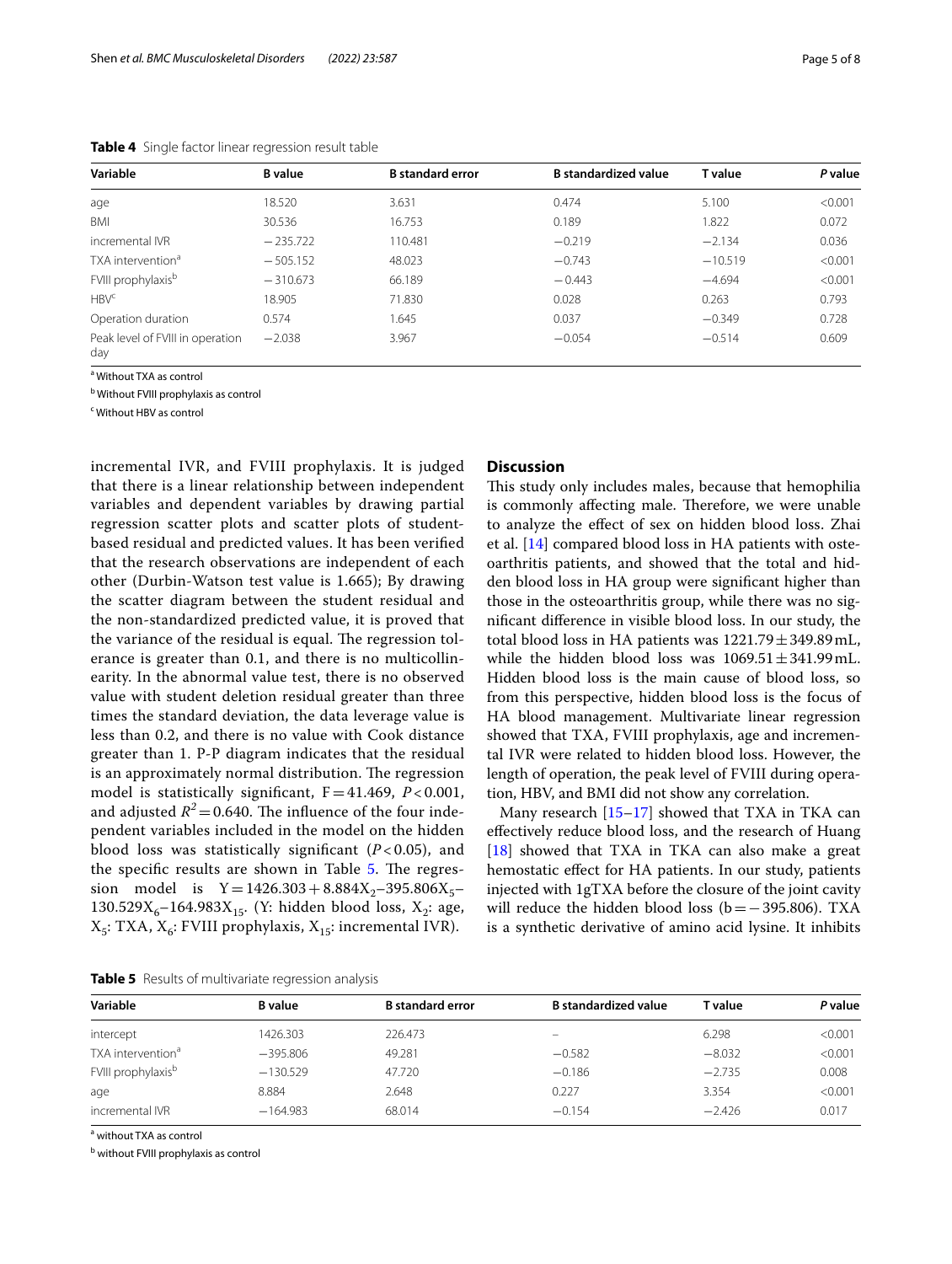fbrinolysis by reversibly blocking lysine binding sites on plasminogen. It also inhibits the activation of plasminogen by plasminogen activator. As the level of plasmin is lowered, the fbrinolytic activity is weakened, and fbrin is not decomposed, thus reducing bleeding [[19](#page-7-2)]. Using TXA in TKA to reduce blood loss has been a common choice of clinicians, but there is no unifed view on the administration mode and dosage of TXA. Sarzaeem et al. [[20\]](#page-7-3) compared three ways of TXA administration: intravenous injection, articular cavity injection, and drainage tube injection. The results showed that all three ways could reduce blood loss, while the intravenous injection was better than the others. A meta-analysis of Alshryda et al.  $[21]$  showed that the hemostatic effect of local injection was better than that of the intravenous route. Keyhani et al. [[22](#page-7-5)] showed that local injection and intravenous injection have similar effects. In addition, although VTE is rare in HA patients, we are concerned about the increased risk of VTE in HA patients who have high postoperative levels of FVIII while using only physical prophylaxis, if TXA is administered intravenously. Therefore, we carefully choose joint cavity local injection as the TXA administration method.

Then the FVIII prophylaxis is taken into discussion. FVIII prophylaxis is considered as the main treatment of HA [[23](#page-7-6)], playing an important role in preventing bleeding and arthritis. We indeed found that the hidden blood loss of patients treated with FVIII prophylaxis was lower ( $b=-130.529$ ). We suspect that FVIII prophylaxis can reduce the frequency and severity of joint bleeding efectively, thus reducing the damage degree of muscles, bones, and blood vessels, so the bleeding in these tissues will decrease after TKA. FVIII prophylaxis was advocated, and it is recommended to adopt the medium-dose regimen or the high-dose regimen  $[24]$  $[24]$ , but it also means a huge economic burden. In the United States, the annual medical expenditure of each HA patient is 250,000 US dollars [\[25](#page-7-8)], which is unrealistic in developing countries. Among our patients, only 35 patients were treated with the low-dose regimen, and no patients were treated with medium and high-dose regimen. Therefore, we failed to explore the infuence of diferent dosage schemes on TKA hidden blood loss. We suggest that every patient should make an individualized FVIII prophylaxis plan with a consideration of economic factors. And the minimum dose of FVIII prophylaxis should be maintained on the premise of ensuring the quality of treatment.

Besides, multivariate linear regression showed that age was a positive infuencing factor of hidden blood loss  $(b=8.884)$ , Dong  $[26]$  $[26]$  and others found that the activity of chaperone-mediated autophagy will decrease with the increase of age, thus leading to the decline of the function of hematopoietic stem cells. It is more difficult for

patients to self-correct anemia. Therefore, we still need to be more careful to the greater risk of bleeding for older patients, and take appropriate additional preventive measures.

Moreover, multivariate linear regression showed that the incremental IVR was the negative infuencing factor of hidden blood loss ( $b =$ −164.983). Theoretically, the dosage and frequency of FVIII infusions for each patient should be individualized according to the incremental IVR. Actually, according to the instructions of FVIII, the value of incremental IVR is usually regarded as 2IU dL<sup>−</sup><sup>1</sup> /IU kg<sup>−</sup><sup>1</sup> . Our study also used this method to calculate the dose of FVIII. In the post-analysis, the incremental IVR of our patients was  $2.75 \pm 0.32$  IU dL<sup>-1</sup>/IU kg<sup>-1</sup>. This indicates that the actual FVIII level will be higher than expected, but fortunately, it will reduce the hidden blood loss. However, the higher FVIII does not mean a better result. VTE may occur if the FVIII level is higher than the ideal level for a long time [[27\]](#page-7-10). In our study, VTE was not observed, so it was impossible to evaluate the infuence of high FVIII levels on VTE. All in all, the individualized diference of incremental IVR will lead to the deviation of perioperative FVIII level control. Only by calculating the infusion dose of FVIII based on the individual incremental IVR can we avoid massive hemorrhage or thrombosis.

At last, we also look into the infuence of HBV on hidden blood loss. Before the emergence of FVIII products, HA patients were usually treated with plasma when bleeding, and transfusion-related hepatitis became a vital complication of hemophilia [[28](#page-7-11)]. Among our patients, 49 have HBV, the proportion is as high as 53.3%, and the liver injury may afect the coagulation, so HBV must be taken into account as a factor of hidden blood loss. All of our patients had been given the formal liver-protecting and antiviral therapeusis before the operation. The operation will not be allowed if their alanine transaminase and aspertate aminotransferase are beyond the normal range. Under this premise, the infuence of HBV on hidden blood loss was not statistically significant ( $P=0.793$ ). Three of our patients were infected with Hepatitis C virus, but they were excluded because they were simultaneously infected with HIV, and no patients were infected with Hepatitis D virus. Therefore, we only discussed the efect of HBV on hidden blood loss. AIDS is also a severe complication of hemophilia [\[29\]](#page-7-12); however, in our center, the patients with human immunodefciency virus (HIV) are not as common as those with hepatitis, there are only three HA patients with HIV who have undergone TKA, and their blood loss is much higher than that of ordinary patients. Meanwhile, the perioperative management of HA patients with HIV, including the surgical plan, is more complicated  $[30]$  $[30]$ , so it is necessary to formulate a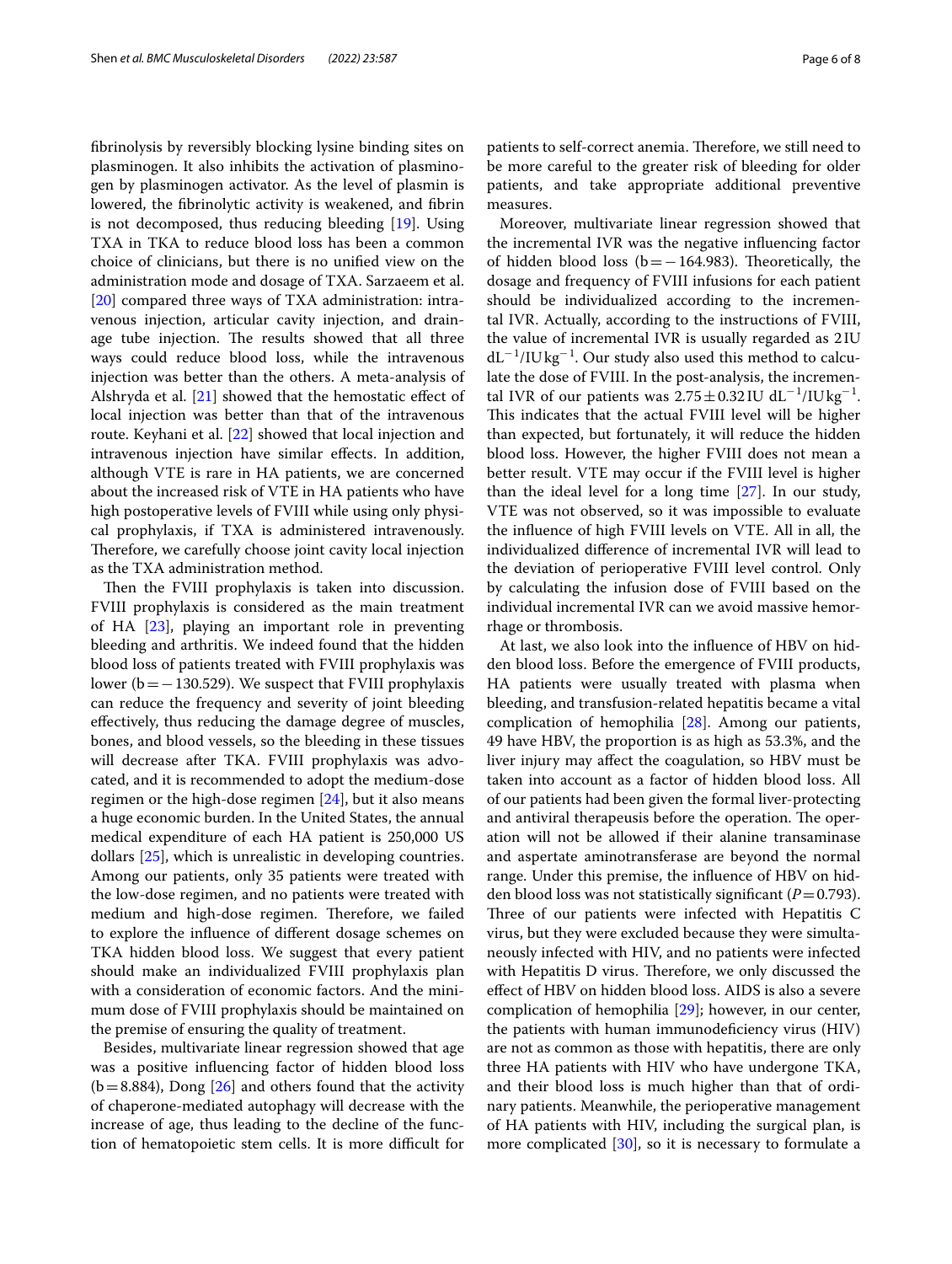more detailed treatment plan for HA patients with HIV. Therefore, we exclude HA patients with HIV from the study.

# **Conclusion**

The blood loss of TKA mainly comes from hidden blood loss, which is as high as  $1069.51 \pm 341.99$  mL. The main infuencing factors are age, TXA, FVIII prophylaxis, and incremental IVR. Elderly patients have a higher risk of blood loss, so perioperative blood management should be strengthened. TXA can efectively reduce hidden blood loss, and local injection into the articular cavity is recommended. FVIII prophylaxis can not only improve the joint condition but also reduce blood loss. It is recommended that every patient take FVIII prophylaxis. The incremental IVR afects the accuracy of perioperative FVIII level, which easily leads to serious consequences of blood loss or thrombosis. It is recommended that each patient measure the individual incremental IVR and formulate the FVIII infusion scheme, which can not only ensure the treatment quality but also reduce the economic burden greatly.

# **Abbreviations**

HA: Hemophilia A; TKA: Total knee arthroplasty; IVR: Invivo recovery; CFCS: Clotting factor concentrates; FVIII: Coagulation factorVIII; VTE: Venous thromboembolism; TXA: Tranexamic acid; AIDS: Acquired Immune Defciency Syndrome; BMI: Body mass index; IU: International units; HCT: Hematocrit; HB: Hemoglobin; HBV: Hepatitis B virus; HIV: Human immunodefciency virus.

#### **Acknowledgements**

Not applicable.

#### **Authors' contributions**

SS, DW, SL and PT take responsibility for the integrity of the work as a whole. All authors have full access to all of the data in the study and take responsibility for the integrity of the data and accuracy of the data analysis. Conception and design: SS, PT. Collection and assembly of the data: SS, DW, SL. Analysis of the data: SS, DW, SL and PT. Drafting and critical revision of the article: SS, DW. Final approval of the version to be submitted: SS, DW, SL and PT. All authors read and approved the fnal manuscript.

#### **Funding**

This research received no specifc grant from any funding agency in the public, commercial or not-for-proft sectors.

#### **Availability of data and materials**

Data cannot be provided due to identifying information of participants but are available from the corresponding author on reasonable request.

# **Declarations**

# **Ethics approval and consent to participate**

This study was approved by the Ethics Review Committee of the First Affiliated Hospital of Zhejiang Chinese Medicine University and obtained the unique identifcation number of research registration (research registration number is 2020047). Each patient signed a written informed consent form. In this study, all methods were performed in accordance with the Declaration of Helsinki relevant guidelines and regulations.

#### **Consent for publication**

Not applicable.

#### **Competing interests**

The authors declare that they have no competing interests.

Received: 2 December 2021 Accepted: 6 June 2022

#### **References**

- <span id="page-6-0"></span>1. Mortazavi SM, Haghpanah B, Ebrahiminasab MM, Baghdadi T, Toogeh G. Functional outcome of total knee arthroplasty in patients with haemophilia. Haemophilia. 2016;22(6):919–24. [https://doi.org/10.1111/hae.](https://doi.org/10.1111/hae.12999) [12999](https://doi.org/10.1111/hae.12999).
- 2. Song SJ, Bae JK, Park CH, Yoo MC, Bae DK, Kim KI. Mid-term outcomes and complications of total knee arthroplasty in haemophilic arthropathy: A review of consecutive 131 knees between 2006 and 2015 in a single institute. Haemophilia. 2018;24(2):299–306. [https://doi.org/10.1111/hae.](https://doi.org/10.1111/hae.13383) [13383](https://doi.org/10.1111/hae.13383).
- <span id="page-6-1"></span>3. Moore MF, Tobase P, Allen DD. Meta-analysis: outcomes of total knee arthroplasty in the haemophilia population. Haemophilia. 2016;22(4):e275–85. <https://doi.org/10.1111/hae.12885>.
- <span id="page-6-2"></span>4. Srivastava A, Brewer AK, Mauser-Bunschoten EP, et al. Guidelines for the management of hemophilia. Haemophilia. 2013;19(1):e1–e47. [https://doi.](https://doi.org/10.1111/j.1365-2516.2012.02909.x) [org/10.1111/j.1365-2516.2012.02909.x.](https://doi.org/10.1111/j.1365-2516.2012.02909.x)
- <span id="page-6-3"></span>5. Santos Silva M, Rodrigues-Pinto R, Rodrigues C, Morais S, Costa E, Castro J. Long-term results of total knee arthroplasty in hemophilic arthropathy. J Orthop Surg (Hong Kong). 2019;27(1):2309499019834337. [https://doi.](https://doi.org/10.1177/2309499019834337) [org/10.1177/2309499019834337](https://doi.org/10.1177/2309499019834337).
- <span id="page-6-4"></span>6. Li S, Qu B, Ma W, Li Y. Perioperative anaesthesia and coagulation management of haemophilia patients receiving total hip and knee FVIII prophylaxis arthroplasty: Experience from a case series. J Orthop Surg (Hong Kong). 2019;27(3):2309499019874931. [https://doi.org/10.1177/23094](https://doi.org/10.1177/2309499019874931) [99019874931.](https://doi.org/10.1177/2309499019874931)
- <span id="page-6-5"></span>7. Oymak Y, Yildirim AT, Yaman Y, et al. The efectiveness of tools for monitoring hemophilic arthropathy. J Pediatr Hematol Oncol. 2015;37(2):e80–5. [https://doi.org/10.1097/MPH.0000000000000210.](https://doi.org/10.1097/MPH.0000000000000210)
- <span id="page-6-6"></span>Yalan R, Shuangmin J, Wenxiang X, et al. Discussion on the efficacy index of coagulation factorVIII and IX in the clinical trial of hemophilia on demand [J]. Chin J New Drugs. 2020;29(12):1338–42.
- <span id="page-6-7"></span>9. Xuefeng W, Jianmin F, Jing S, et al. Expert consensus on perioperative management of hemophilia orthopedic surgery in China. Chin J Bone Joint Surg. 2016;9(5):361–70. [https://doi.org/10.3969/J.ISSN.2095-](https://doi.org/10.3969/J.ISSN.2095-9958.2010) [9958.2010.](https://doi.org/10.3969/J.ISSN.2095-9958.2010)
- <span id="page-6-8"></span>10. Murphy MF, Wallington TB, Kelsey P, et al. Guidelines for the clinical use of red cell transfusions. Br J Haematol. 2001;113(1):24–31. [https://doi.org/10.](https://doi.org/10.1046/j.1365-2141.2001.02701.x) [1046/j.1365-2141.2001.02701.x](https://doi.org/10.1046/j.1365-2141.2001.02701.x).
- <span id="page-6-9"></span>11. Wang SX, Guan Y, Nie YB, Li HY, Sun BY, Wang XY, et al. Retrospectively analysis of the diference of bleeding frequency and hemophilic arthropathy between hemophilia A and hemophilia B patients. Zhonghua Xue Ye Xue Za Zhi. 2017;38(5):404–9. Chinese. PMID: 28565740; PMCID: PMC7354189. [https://doi.org/10.3760/cma.j.issn.0253-2727.2017.05.010.](https://doi.org/10.3760/cma.j.issn.0253-2727.2017.05.010)
- <span id="page-6-10"></span>12. Gross JB. Estimating allowable blood loss: corrected for dilution. Anesthesiology. 1983;58(3):277–80. [https://doi.org/10.1097/00000542-19830](https://doi.org/10.1097/00000542-198303000-00016) [3000-00016.](https://doi.org/10.1097/00000542-198303000-00016)
- <span id="page-6-11"></span>13. Sehat KR, Evans R, Newman JH. How much blood is really lost in total knee arthroplasty? Correct blood loss management should take hidden loss into account. Knee. 2000;7(3):151–5. [https://doi.org/10.1016/s0968-](https://doi.org/10.1016/s0968-0160(00)00047-8) [0160\(00\)00047-8](https://doi.org/10.1016/s0968-0160(00)00047-8) PMID: [10927208.](https://www.ncbi.nlm.nih.gov/pubmed/10927208)
- <span id="page-6-12"></span>14. Zhai JL, Weng XS, Peng HM, Bian YY, Sun TW, Zhou L. Comparison of blood loss during total knee arthroplasty between haemophilic arthropathy and osteoarthritis. Zhongguo Yi Xue Ke Xue Yuan Xue Bao. 2012;34(6):613–6.<https://doi.org/10.3881/j.issn.1000-503X.2012.06.015>.
- <span id="page-6-13"></span>15. Patel NK, Johns W, Vedi V, Langstaff RJ, Golladay GJ. Tourniquet and tranexamic acid use in total knee arthroplasty. Arthroplast Today. 2020;6(2):246–50. Published 2020 Apr 28. [https://doi.org/10.1016/j.artd.](https://doi.org/10.1016/j.artd.2020.02.007) [2020.02.007](https://doi.org/10.1016/j.artd.2020.02.007).
- 16. Fillingham YA, Ramkumar DB, Jevsevar DS, et al. The Efficacy of Tranexamic Acid in Total Knee Arthroplasty: A Network Meta-Analysis. J Arthroplasty. 2018;33(10):3090–8.e1. [https://doi.org/10.1016/j.arth.2018.](https://doi.org/10.1016/j.arth.2018.04.043) [04.043](https://doi.org/10.1016/j.arth.2018.04.043).